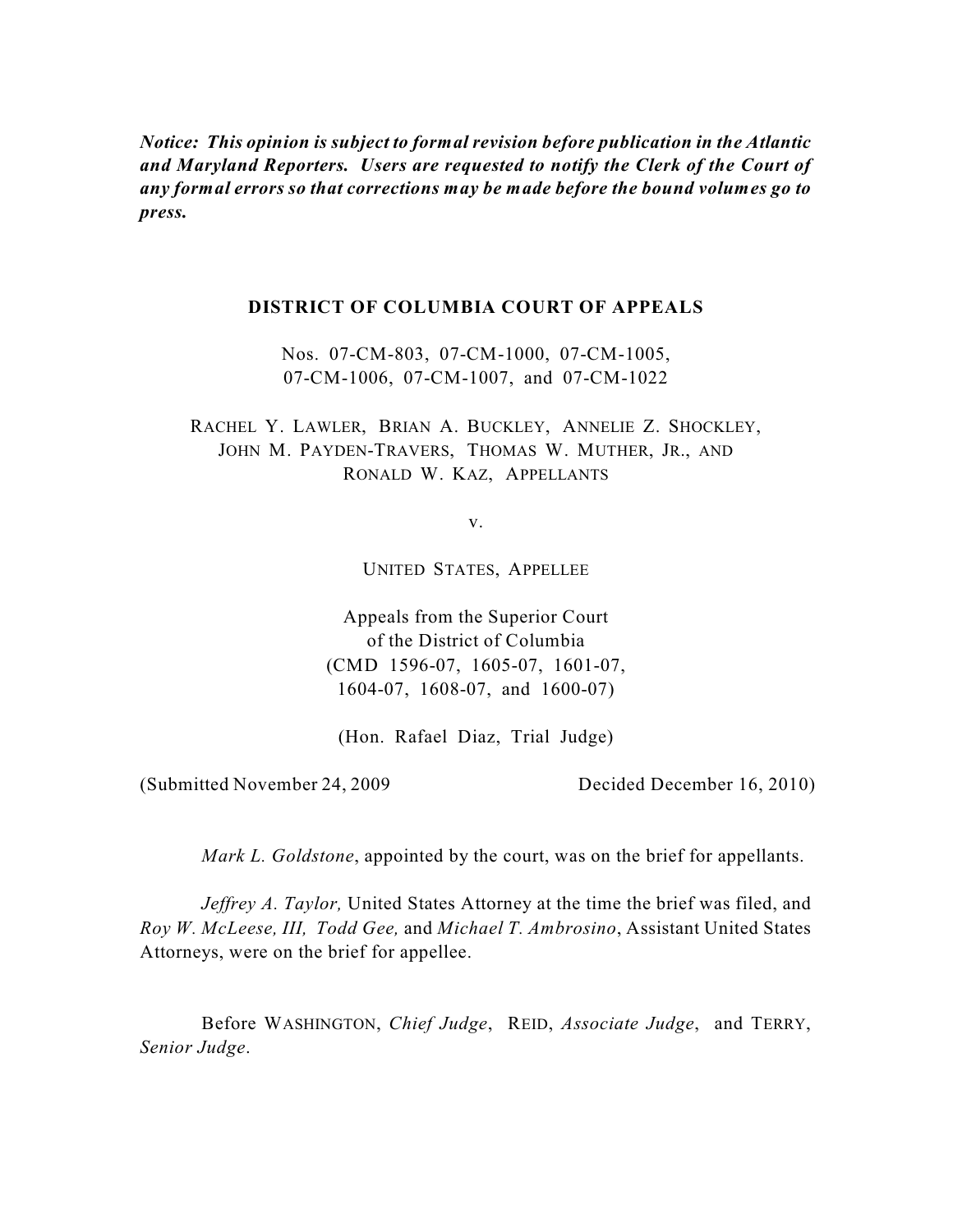TERRY, *Senior Judge*: The six appellants went to the plaza in front of the Supreme Court building and there unfurled a large banner displaying a message in opposition to the death penalty. After receiving warnings from the police that their conduct was illegal, appellants were arrested. They were then tried for, and convicted of, violating 40 U.S.C. § 6135, which prohibits parades, assemblages, and displays of flags and banners in the Supreme Court building and on the Supreme Court grounds. Concluding that appellants' constitutional rights were in no way violated and that they were properly convicted under the plain language of the statute, we affirm all six convictions.

I

On the morning of January 17, 2007, the six appellants were standing with a group of people in front of the Supreme Court, waiting in line to be admitted to the building to hear oral arguments. At 10:46 a.m., Officer Timothy Quigley of the Supreme Court Police saw appellants step out of line on the plaza and unfurl a large banner that read "STOP EXECUTIONS." Each appellant stood behind the banner and joined in a chant, saying, "What do we want? Abolition. When do we want it? Now." Between 10:48 and 10:50 a.m., the Chief of the Supreme Court Police issued two verbal warnings to appellants that they were "in violation of Title 40" and that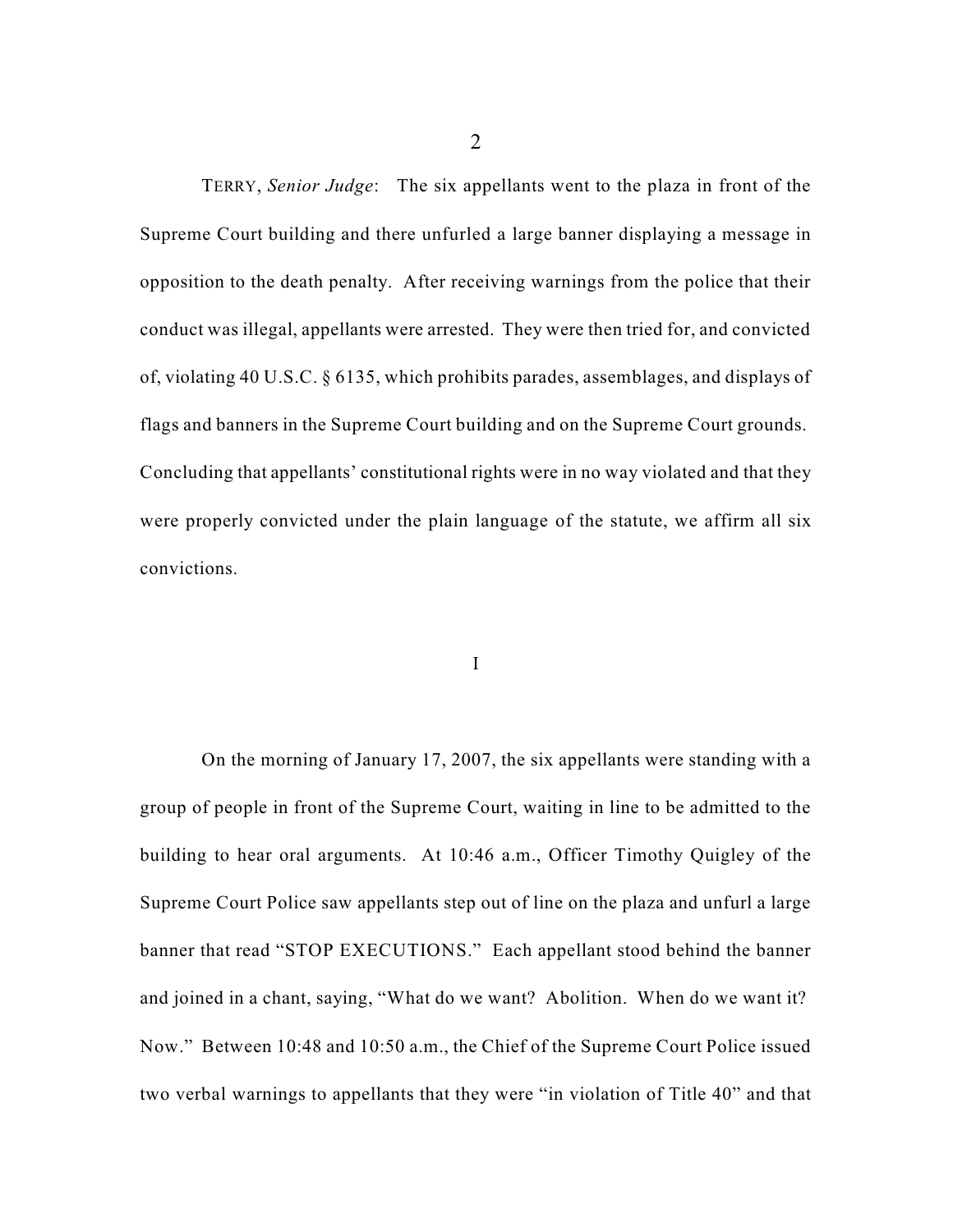they would be arrested if they did not cease their actions. However, even after a third warning, "they continued to chant and hold the banners." Officer Quigley and the Chief of Police then informed appellants that they were under arrest "for violation of Title 40 of the U.S. Code." The next day, January 18, the United States filed separate informations charging each appellant with one count of violating 40 U.S.C. § 6135. 1 In due course, after a one-day non-jury trial, Judge Diaz of the Superior Court found all six appellants guilty as charged and sentenced them to time served. These appeals followed. 2

Appellants were also charged with violating 40 U.S.C. § 6134, which bans 1 "firearms, fireworks, speeches, and objectionable language" in the building and on the grounds of the Supreme Court. Those charges were dismissed before trial.

Two additional co-defendants, Scott Langley and Elizabeth Brockman, 2 were similarly charged, tried, and convicted, but they did not appeal from their convictions. A third co-defendant, Franklin Dew, pleaded guilty before trial.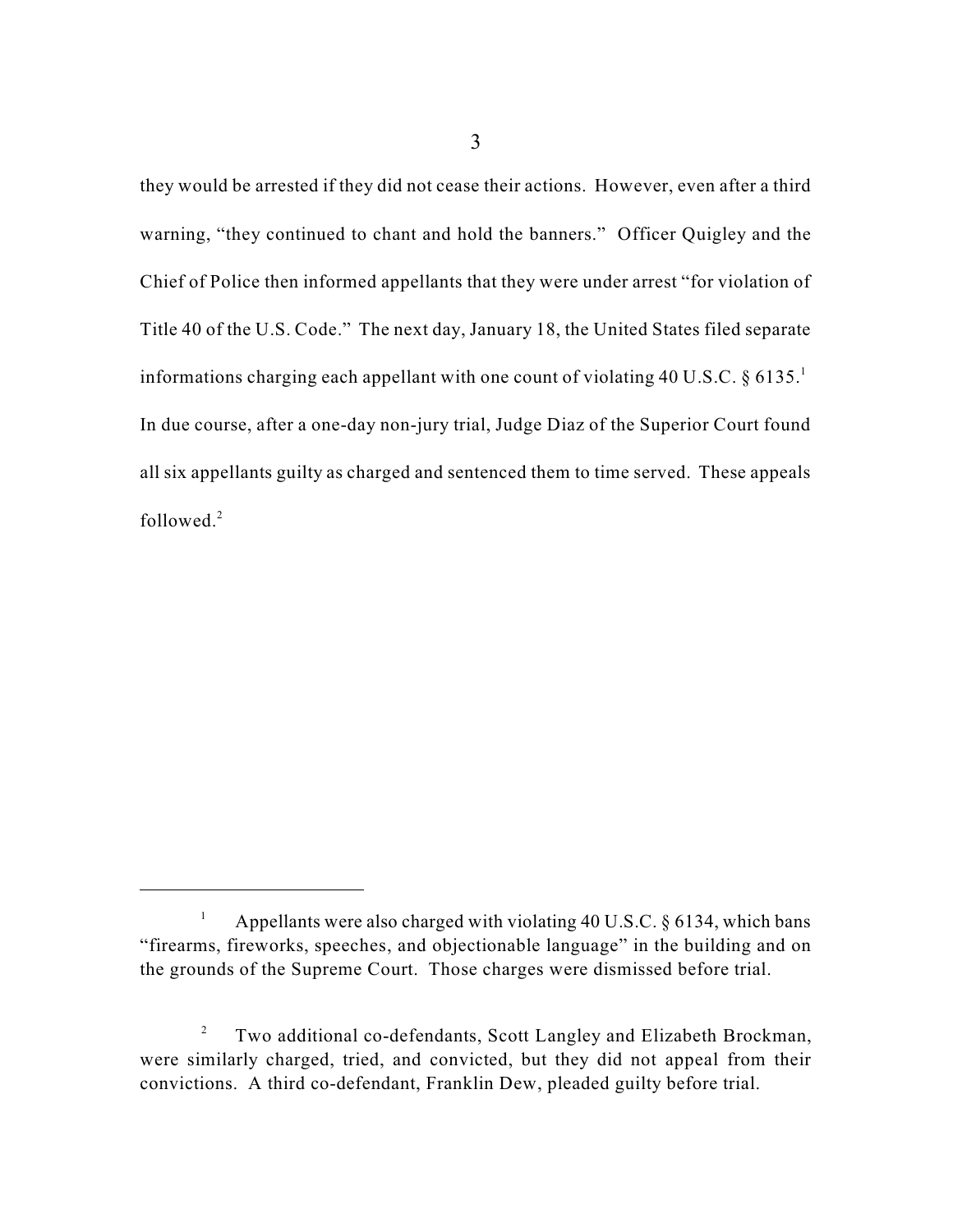Appellants argue that their convictions under 40 U.S.C.  $\S$  6135<sup>3</sup> violate the First Amendment because their freedom of expression was infringed and because they were not informed of alternate means of expression open to them. The degree to which a government restriction on the freedom of expression is permitted depends, to some extent, on the type of forum at issue. In a "public forum," any attempt by the government to restrict speech will be subject to a strict level of scrutiny. *Perry Education Ass'n v. Perry Local Educators' Ass'n*, 460 U.S. 37, 45 (1983); *Bonowitz v. United States*, 741 A.2d 18, 20 (D.C. 1999). In a "non-public forum," however, the government is permitted to place reasonable restrictions on speech so long as the

It is unlawful to parade, stand, or move in processions or assemblages in the Supreme Court Building or grounds, or to display in the Building and grounds a flag, banner, or device designed or adapted to bring into public notice a party, organization, or movement.

The predecessor statute, 40 U.S.C. § 13k (2000), which section 6135 replaced, stated:

It shall be unlawful to parade, stand, or move in processions or assemblages in the Supreme Court Building or grounds, or to display therein any flag, banner, or device designed or adapted to bring into public notice a party, organization, or movement.

II

<sup>40</sup> U.S.C. § 6135, in its present form, was enacted in 2002 as part of a 3 general revision of Title 40 of the United States Code. *See* Pub. L. No. 107-217, § 1, 116 Stat. 1183 (2002). Section 6135 provides in its entirety: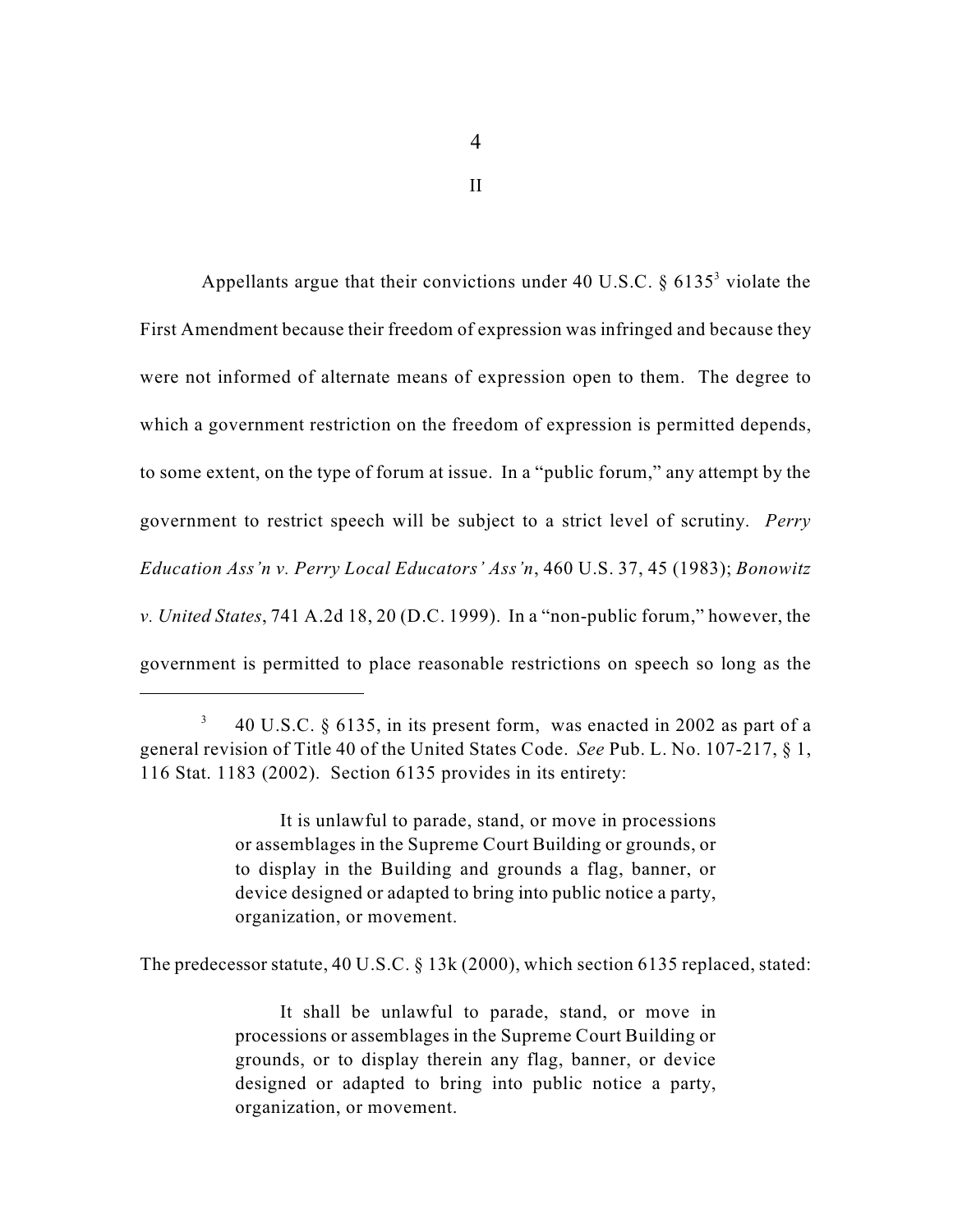restrictions are not content-based. *Arkansas Educational Television Comm'n v. Forbes*, 523 U.S. 666, 682 (1998); *Bonowitz*, 741 A.2d at 23. This court has held that the Supreme Court plaza is a non-public forum for First Amendment purposes. *Potts v. United States*, 919 A.2d 1127, 1129 (D.C. 2007) (citing *Bonowitz*, 741 A.2d at 22). Further, we have concluded that 40 U.S.C.  $\S$  13k — the predecessor statute to 40 U.S.C. § 6135 — placed a reasonable restriction on speech. *United States v. Wall*, 521 A.2d 1140, 1144 (D.C. 1987). Finally, the Supreme Court has held that this restriction on processions and assemblages, while lawfully applied to the plaza, may not be applied to the public sidewalk adjacent to it. *United States v. Grace*, 461 U.S. 171, 181 (1983).

The case law provides no support for appellants' argument that a person violating section 6135 must be offered an alternative location for conducting his activities (*e.g.*, the nearby sidewalk) before being arrested. To the contrary, controlling precedent — and common sense — make clear that such a warning is not required. In *Potts* we rejected the appellants' contention that they were not given adequate warning to desist before being arrested under section 6135, holding that "the issue is immaterial; since the statute was not vague, but gave appellants fair warning that their conduct was prohibited, they were not entitled to other warnings." *Potts*, 919 A.2d at 1131 n.3. In other words, the statute is constitutional on its face because

5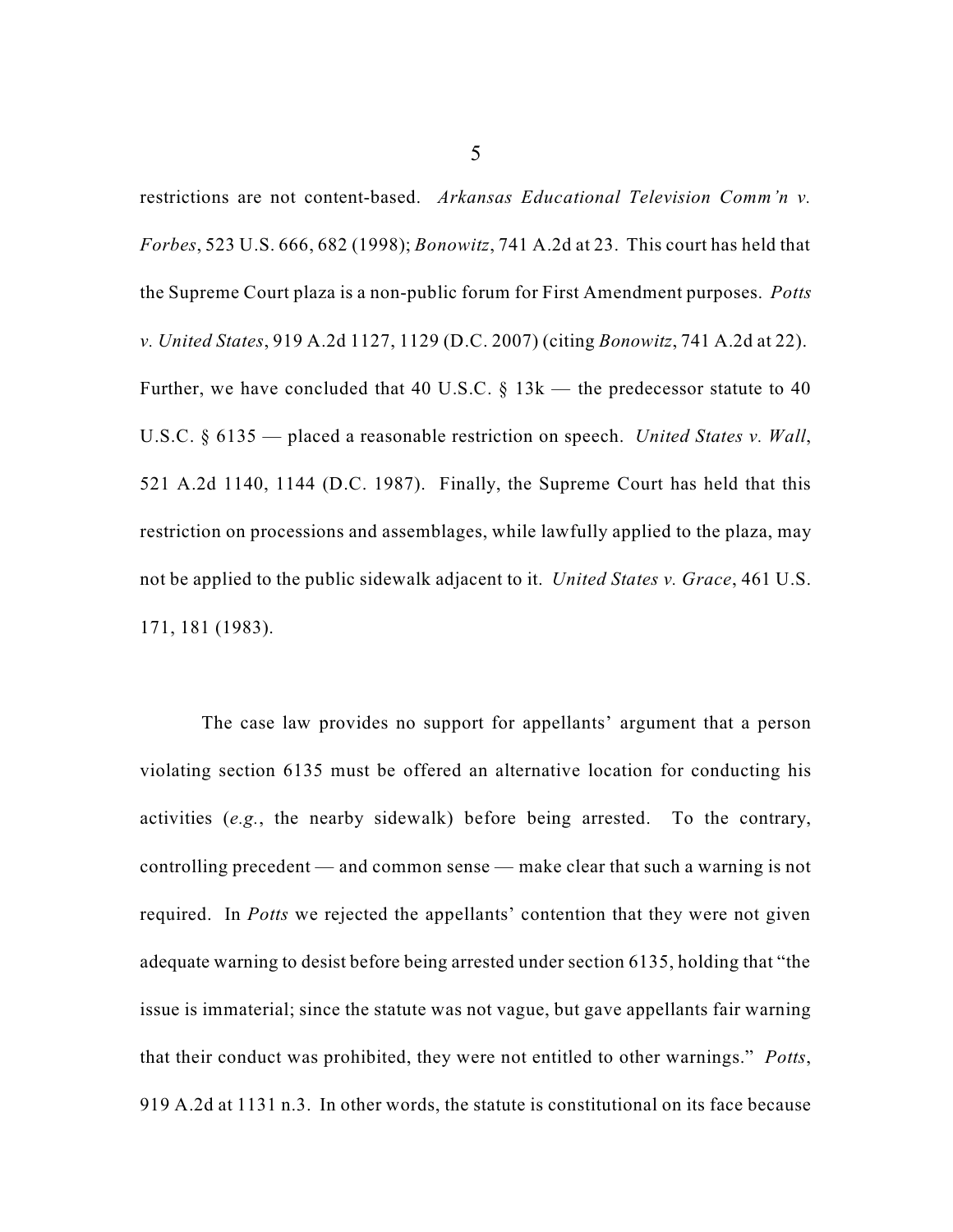it gives sufficient notice to any person regarding the type of conduct that it prohibits. In such circumstances, no further warning is required. In *Bonowitz* the protesters were arrested after the police merely issued a verbal warning, handed the protesters "a small card which outlined the contents of [the statute], and [gave] them an opportunity to desist  $\ldots$  ." 741 A.2d at 19. There was no indication that the protesters were informed they could move to the nearby sidewalk if they so chose, even though they plainly could have avoided arrest by doing so. We nevertheless affirmed all of their convictions.

In the case before us, the officers gave the appellants ample opportunity to move to the sidewalk, or any other place where they might have chosen to voice their concerns legally, by issuing multiple warnings to them over a period of several minutes before any arrests were made. The fact that appellants claimed ignorance of the fact that their actions would have been legal on the public sidewalk, just a few feet away, does not diminish the reasonableness of the statute's application as a restriction on speech in the non-public forum of the plaza. *See Wall*, 521 A.2d at 1144; *see also Cheek v. United States*, 498 U.S. 192, 199 (1991) (ignorance of the law is no defense to a criminal prosecution). 4

6

We note, moreover, that appellant Muther was one of the protesters 4 (continued...)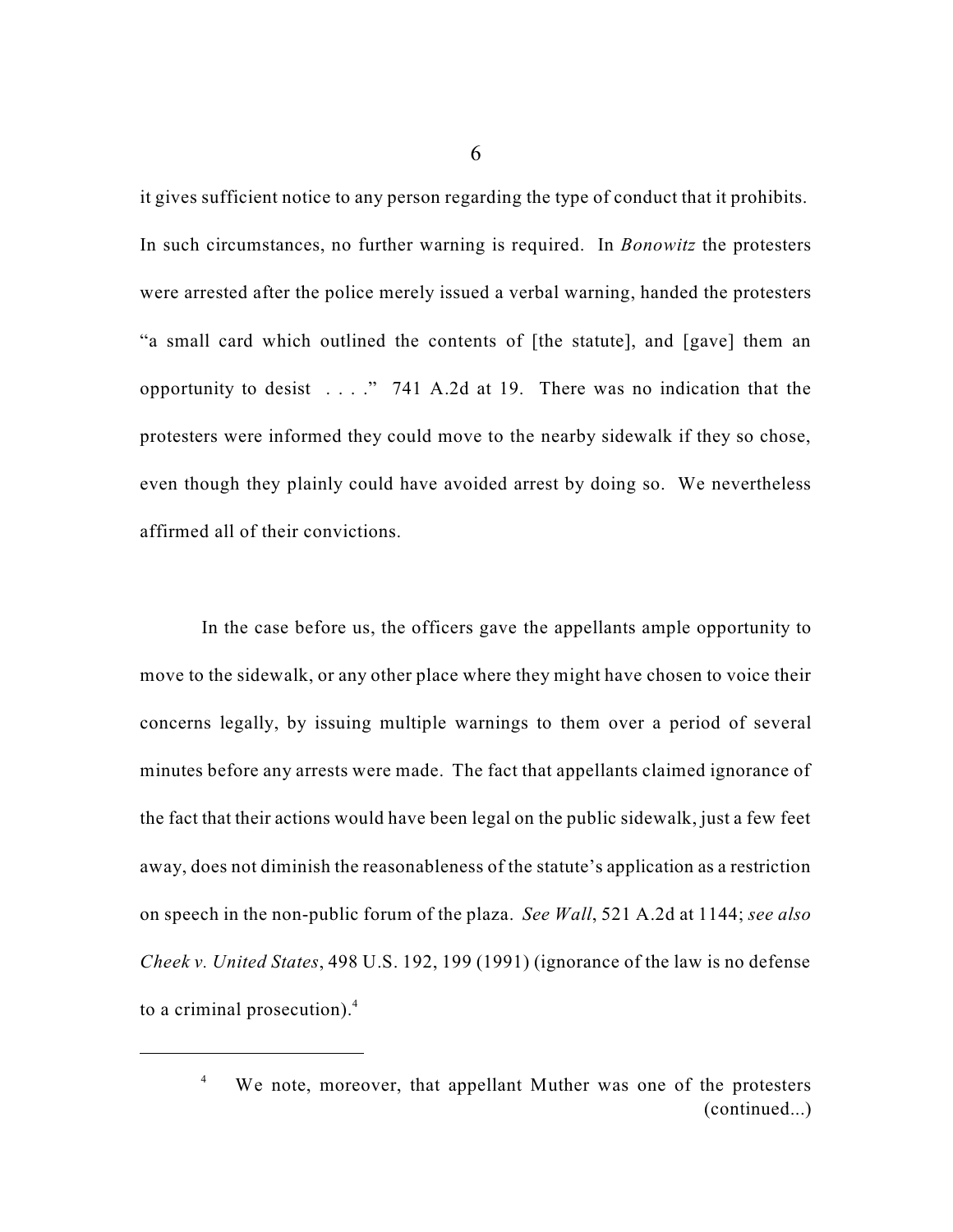Appellants argue nevertheless that their convictions amounted to an impermissible, content-based restriction on their constitutional right of free speech. *See Forbes*, 523 U.S. at 682. They assert that they "were arrested because of the message they were communicating." They base this contention on the fact that there were other people standing on the plaza that day, waiting to enter the Court building to hear oral arguments, but those people were not arrested. Contrary to appellants' assertion, however, the record does not support the claim that the Supreme Court Police targeted appellants' group because of the particular message they espoused. Indeed, Officer Quigley testified without contradiction that he enforced the statute even-handedly. On cross-examination, when asked whether "tour groups" were allowed to "come through on the plaza and . . . sometimes carry signs advertising their agency," Officer Quigley replied:

> No. . . . If anyone carries or unfurls *any kind of banner or sign* on the plaza, they're told to remove it. ... They're told they cannot carry a sign at all whatsoever, *regardless of what it says*, on the plaza. [Emphasis added.]

 $4$ (...continued)

convicted in the *Bonowitz* case, which certainly suggests that he must have known that his conduct on this occasion was in violation of the law. In addition, appellant Kaz testified at trial that he was aware of the law at the time of his actions.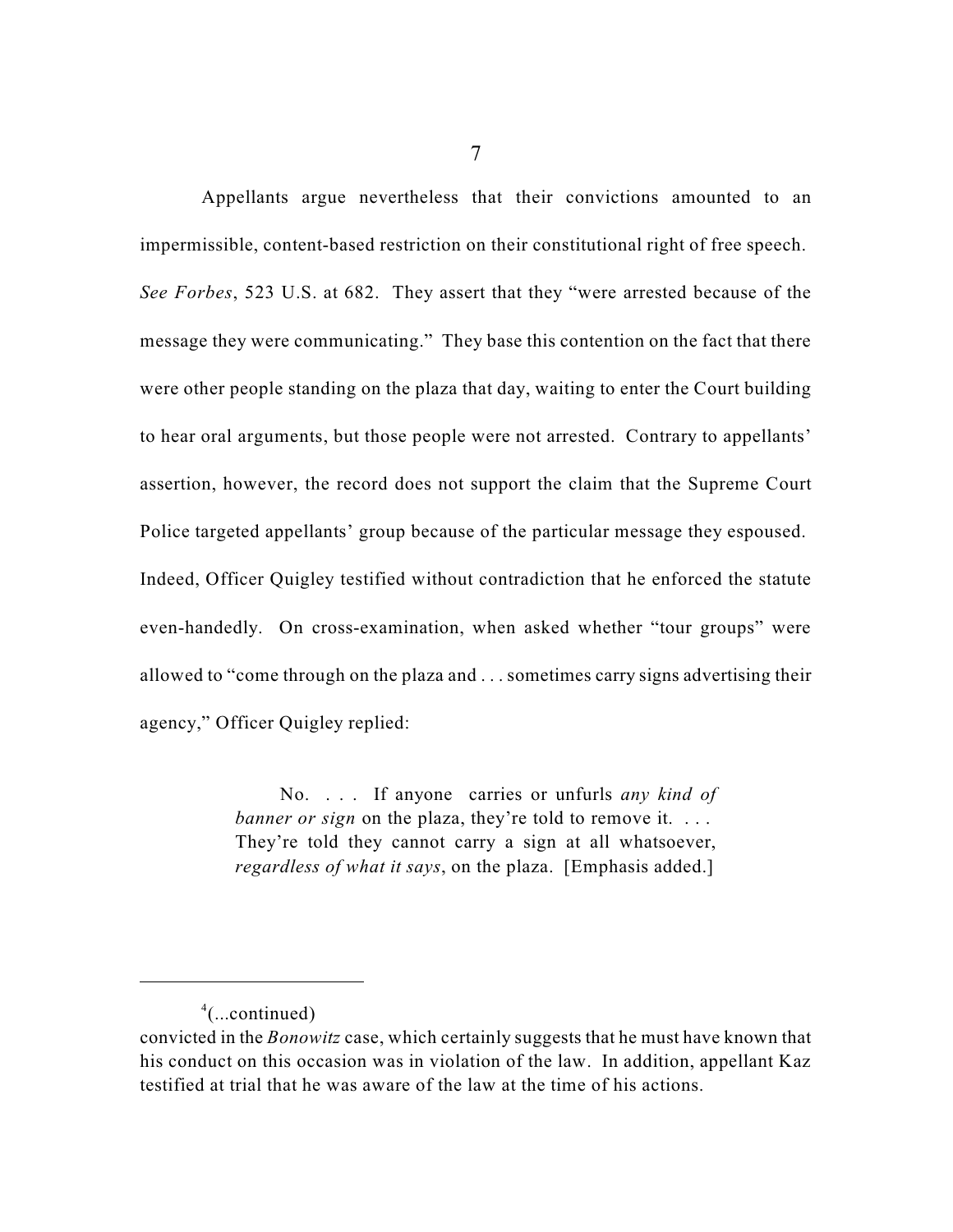The evidence established that these appellants and their co-defendants were the only persons arrested because they were the only ones violating section 6135. 5

Appellants maintain that there was insufficient evidence that their conduct was reasonably prohibited by the statute. Their argument is twofold. First, they contend that it is not clear that their banner was "designed or adapted to bring into public notice a party, organization, or movement." Second, they assert that because the statute was amended in 2002 (see note 3, *supra*) to prohibit signs and banners "in the Building *and* grounds" of the Court, rather than "in the Building *or* grounds" of the Court, which is what the previous statute said, they could have been in violation of the law only if they displayed their banner both in the Building and on the grounds. As to the first argument, the Supreme Court has construed the language of the statute broadly, stating that "almost any sign or leaflet carrying a communication, including [one defendant's] picket sign and [another defendant's] leaflets, would be 'designed or adapted to bring into public notice a party, organization or movement.' " *Grace*, 461 U.S. at 176 (quoting 40 U.S.C. § 13k). While the defendants in *Grace* did not

8

Further, an argument identical to that made by appellants here was 5 presented and rejected in *Bonowitz* because, in that case as in this one, there was simply no evidence that the officers targeted the defendants on account of their views on the death penalty. *See Bonowitz*, 741 A.2d at 23.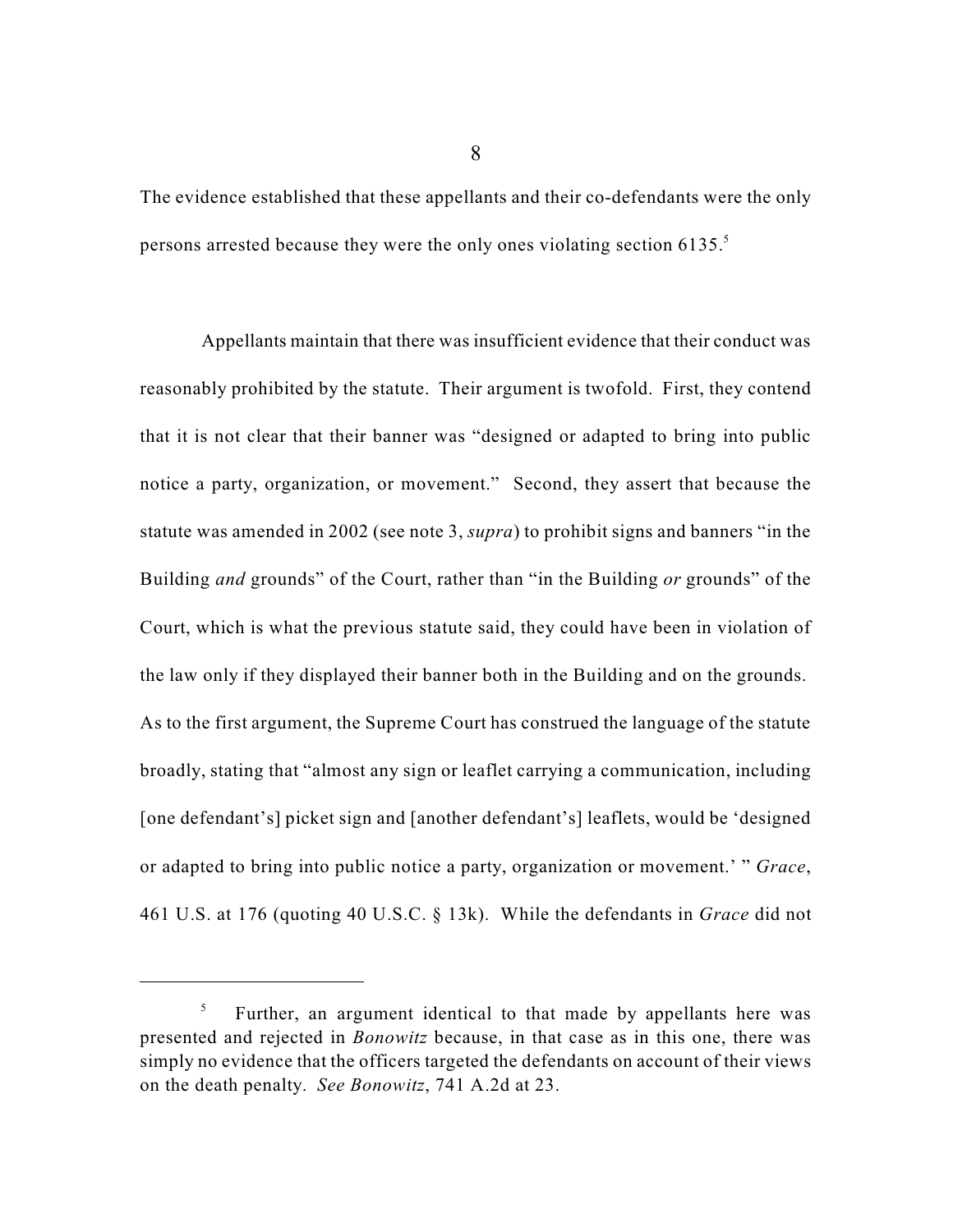contest this point, the appellants in *Potts* did present a similar challenge to the supposed breadth of the statute, which we rejected. There we held:

> Whether appellants' display was expressive conduct to which the statute applied turned on whether an "intent to convey a particularized message was present, and [whether] the likelihood was great that the message would be understood by those who viewed it."

*Potts*, 919 A.2d at 1130 (quoting *Texas v. Johnson*, 491 U.S. 397, 404 (1989)). Appellants' actions here, in displaying a large banner to convey the message that the death penalty should be abolished, clearly fell within the reach of the statute, as *Potts* (among other cases) makes clear. 6

Appellants' second argument based on the language of the statute also fails.

They claim that the change from the disjunctive "or" to the conjunctive "and" in the

Appellants' argument that they "held up their banner to express their own 6 personal views, and not to bring into notice any movement or organization," is not supported by the record. In addition to the surrounding circumstances, which objectively showed that these appellants were trying to bring their message into public view, appellant Shockley testified, "I intended for everyone to see that sign. I wanted, I wanted the Supreme Court justices to read in the newspaper that I am asking them not to kill in my name." Further, appellant Lawler, in her oral motion for a judgment of acquittal, summarized the evidence by saying, "The testimony from both defendants [who testified] indicates that they were there to petition for the redress of grievances and *that was the purpose of the banner* . . . ." [Emphasis added.]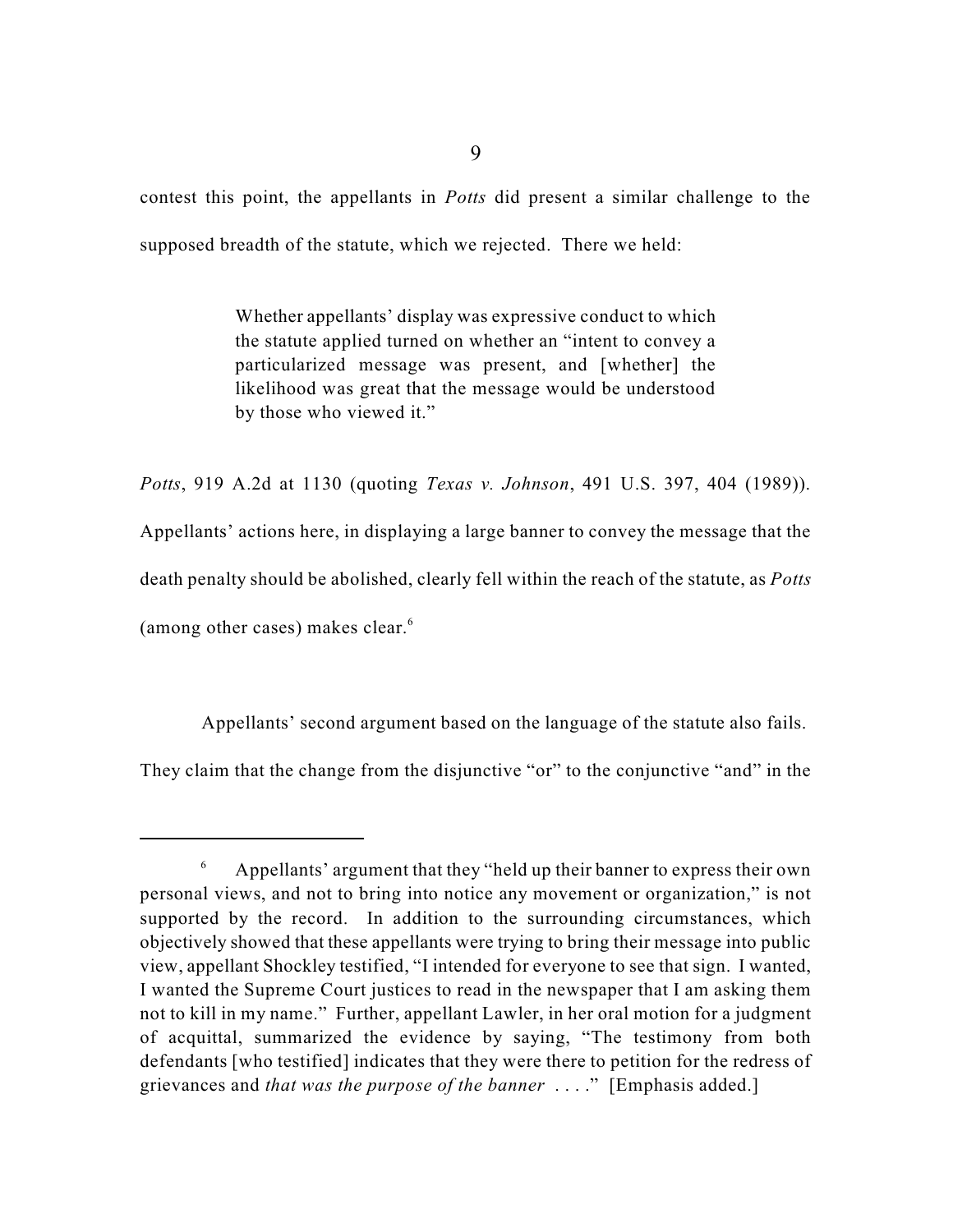language proscribing the display of banners and flags in the "Building and grounds" means that, in order to be guilty under the current version of the statute, a person must display a banner or flag *both* in the Building *and* on the grounds of the Supreme Court. However, we have examined the statute both before and after the 2002 amendment and found no significance in the altered language. In *Potts* the evidence showed that the protesters were on the plaza and never in the building itself. 919 A.2d at 1129. In *Bonowitz*, although the defendants were able to get as far as the stairs leading from the plaza to the main entrance to the building, they likewise never made it into the building before they were arrested and charged under the predecessor statute. 741 A.2d at 19. In neither case — one pre-amendment, one post-amendment — did we find it relevant that the defendants never actually entered the building. We are also mindful of the fact that "and" can at times be used disjunctively. *See* FARNSWORTH,CONTRACTS § 7.8 (3d ed. 1999); *see also Sisters of the Good Shepherd v. District of Columbia*, 746 A.2d 310, 313 (D.C. 2000) (noting that in interpreting statutes, this court has "had occasion to read 'and' as 'or' . . . to avoid an absurd result and 'to follow the legislative intent' ").

The clear indication from the legislative history is that no change in the substance or scope of the statute was intended by the 2002 amendment. H.R. REP. No. 107-479, at 828 (2002), states: "Although changes are made in language [of the